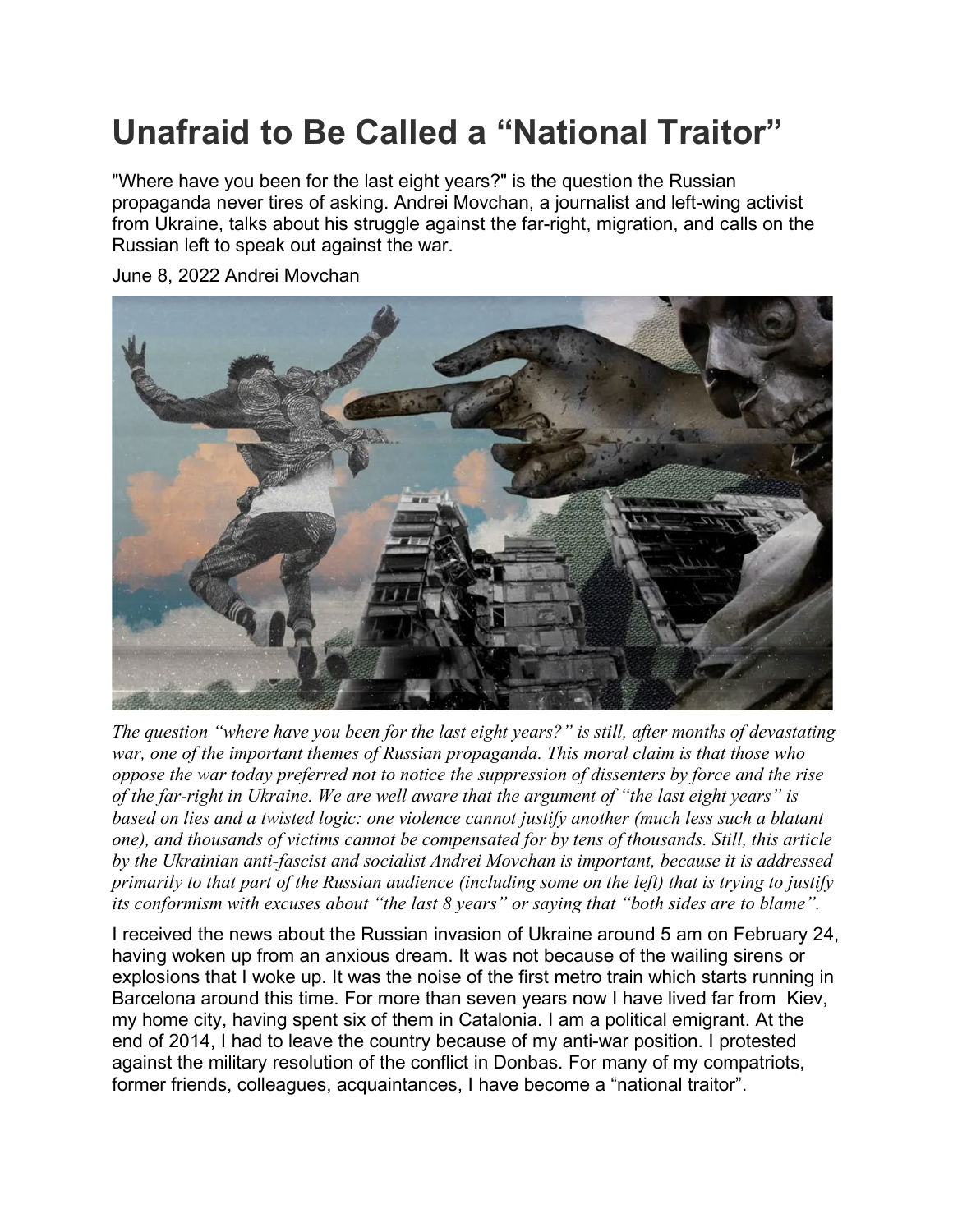Fifteen years ago, when I joined the Left, I could not imagine where this path would lead me and my few comrades. Even in that distant peacetime, a young man becoming a communist or a socialist in Ukraine was taked as a truely nonconformist gesture, a challenge to the blatant anti-communist mainstream, which had already taken a dominant position. This choice promised nothing but problems. We did not yet know what kind of problems though.

Their true scale began to take shape in the early 2010s, as the ultra-right movement gained momentum before our eyes. We, a handful of leftist activists, were the first to be exposed to the violence of these gangs. When no one in Donbas or in Crimea had yet heard the names of far-right gangs, we already knew these people by sight and tried to make this problem visible and somehow resist them.

Over the last four years of my life in Ukraine, the ultra-right mounted around 10 street attacks on me (alone or with comrades). Some of them got my right in a trauma unit. Photographers still ask me how I broke my nose; dentists wonder why my teeth are all crumbled; hairdressers are surprised to find scars from metal objects on the back of my head. It was terror. We were physically forced off the street.

For obvious reasons, I did not accept the Maidan Uprising. I knew first-hand those people who clashed with the police, and what values these people shared. What's more, I had no illusions about what future awaited people with communist views in the new Ukraine. We were in trouble. The trouble got even worse when Russia annexed Crimea.

I was terrified by a Pandora box that had just opened. I fully realized that the Russian population in Crimea had been striving to join Russia for all 25 years, never seeing the Ukrainian state as their home. What happened was not a surprise. Seeing that territorial losses would only provoke the rise of nationalism in Ukraine I was frightened. I knew that this would complicate the already deplorable situation of any opposition, primarily the left. From then on, anyone who criticized nationalism, who criticized the new government, and even mentioned the right of Crimeans to self-determination, could be declared a "national traitor". Or rather, was immediately labelled that .

The annexation of Crimea radically complicated the lives of those Ukrainians who did not want to put up with the new ways. Each of us faced a choice: how to react to what happened? Bowing and scraping to the nationalists for Crimea or stay true to our ideals and embrace the stigma of national traitors and outcasts? I chose the latter.

Crimea was followed by Donbas. It made our situation even worse. Every Ukrainian leftist had to answer the question: how to take this war? It was painful to realize that the logic implied territorial conflict. If Donbas had remained part of Ukraine, it would inevitably have become the focus of opposition sentiments and the protest movement of industrial workers. Donbas would become the social base of the left forces, it would put pressure on the government in Kiev, and its votes would undermine the hegemony of the right-wing pro-Western parties. Instead, the region was flying at full speed to its current state: destroyed, deindustrialized, a symbol of the Russian irredenta immersed in the passions of war and national hatred.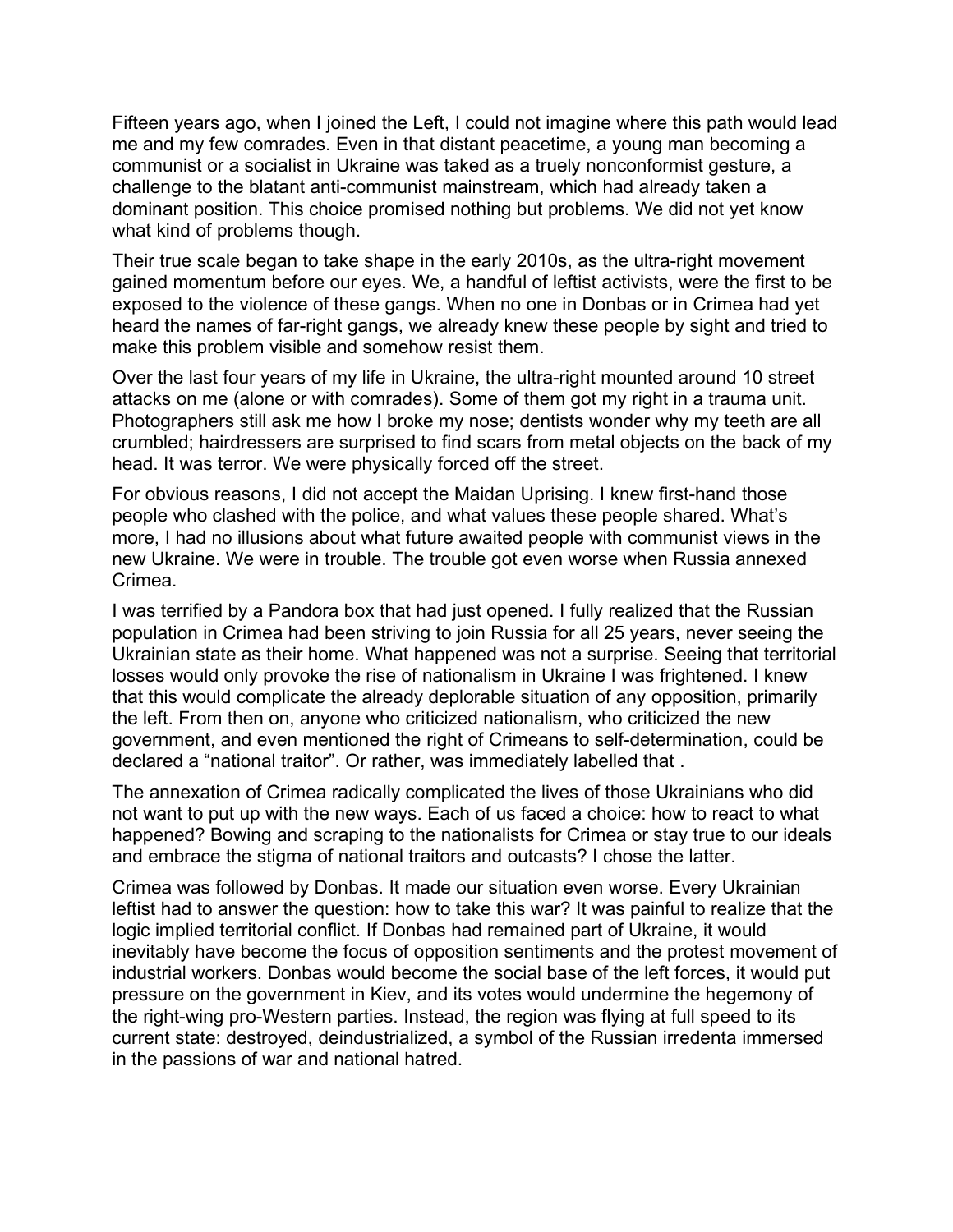Our desires and hopes rarely coincide with the course of reality. Donbas was no exception. I felt that Donbas breaking away from Ukraine meant that other Ukrainian workers were left alone with the neoliberal pro-Western government and its loyal hirelings from the far-right gangs. Could I welcome the military strangulation of the Donbas dissenters? I could not.

I was deeply disgusted by the leaders of the Donbas uprising. I was repelled by their Russian nationalism, open Ukrainophobia, and contempt for the Ukrainian language, my mother tongue. I resented the widespread and vulgar understanding of the Soviet past as some sort of imperialist Russian project. It was disgusting not only at the level of politics, but even at the aesthetic level. However, I did not feel it possible to side with the Ukrainian government and the nationalists. In my view, the Ukrainian state suppressed any disagreement voiced by its own citizens.

As a communist and as a Ukrainian, I decided that my duty was to criticize my own government, army, and nationalism. Someone had to speak publicly about the most unpleasant facts. Saying that the enemy across the front was not so much Russian military and mercenaries as our fellow Ukrainians. That artillery shelled residential neighbourhoods. That the Ukrainian army in Donbas would not be welcomed with flowers. That volunteer battalions committed atrocities against the civilian population. That members of the government enriched themselves in the war. That the main enemy was in our own country.

You can imagine what this position meant in a society experiencing phantom pains from territorial losses. My career in journalism was over. Former friends hastened to disown me. I lost all the social capital accumulated over the previous years. Up to 80% of people who knew me never talked to me again. Others took an active part in public bullying.

For the nationalists, I became even more hateful than before. I lived in a safehouse, limited my contacts severely, and every trip to the centre of my home city became a test for nerves: too many people knew me by sight, many of them were not the most pleasant of the Kiev residents. The fact that I was attacked in 2014 only once was a happy coincidence. Most of the prominent ultra-rightists were in Donbas, and I wasn't their priority. However, they threatened to return soon and deal with the "fifth column".

By the end of 2014, my family convinced me to leave the country. That's how I ended up in Madrid. What followed was roaming and living as an illegal immigrant: without documents or money, not speaking the local language, not having friends or job, being unable to return to my homeland. The most difficult years of my life.

However, I have no regrets about the position I have been defending all these years.

After February 24, dear Russian comrades, you face the same challenges that we faced eight years ago. Now you're like us.

Your choice is much easier and more obvious. Your country, unlike Ukraine in 2014, does not suffer territorial losses, does not struggle with the issues of its integrity, does not repel disguised interventions. Russia is waging an aggressive war on the territory of a sovereign state, calling into question its very right to existence. It bombs peaceful